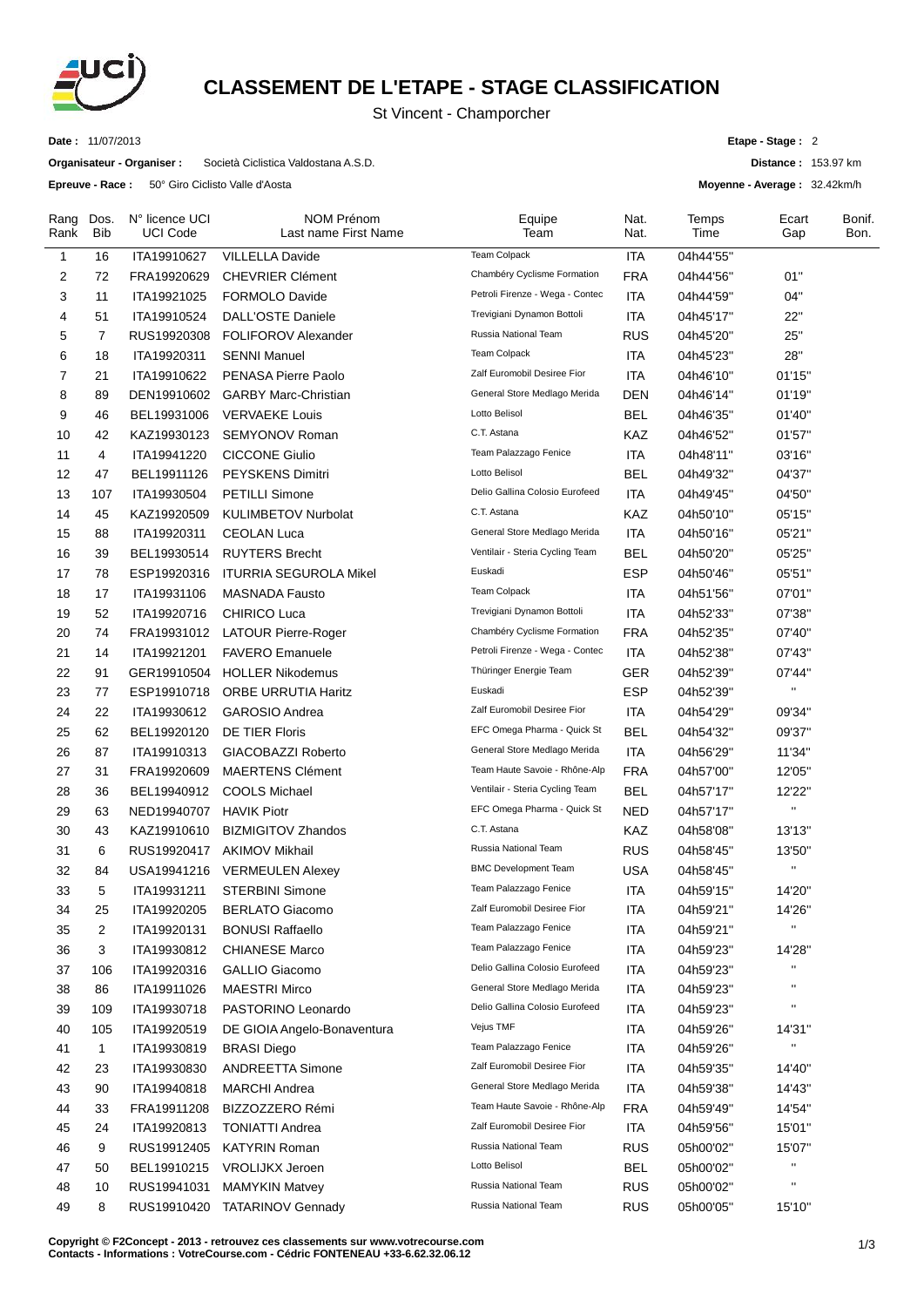| 50 | 20  | ITA19940901 | <b>TROIA Oliviero</b>                | <b>Team Colpack</b>             | <b>ITA</b> | 05h01'15" | 16'20"             |
|----|-----|-------------|--------------------------------------|---------------------------------|------------|-----------|--------------------|
| 51 | 19  | ITA19931210 | <b>SENNI Michele</b>                 | <b>Team Colpack</b>             | ITA        | 05h01'15" | $\mathbf{H}$       |
| 52 | 12  | ITA19920228 | <b>TRENTIN Daniele</b>               | Petroli Firenze - Wega - Contec | <b>ITA</b> | 05h01'19" | 16'24"             |
| 53 | 13  | ITA19910905 | <b>ROSSI Christian</b>               | Petroli Firenze - Wega - Contec | ITA        | 05h01'19" | $\mathbf{H}$       |
| 54 | 96  | RUS19920311 | <b>KARPENKOV Pavel</b>               | Lokosphinx                      | <b>RUS</b> | 05h04'27" | 19'32"             |
| 55 | 49  | BEL19920131 | <b>MEURISSE Xandro</b>               | Lotto Belisol                   | <b>BEL</b> | 05h04'34" | 19'39"             |
| 56 | 102 | ITA19931014 | <b>LAROSSA Marco</b>                 | Vejus TMF                       | ITA        | 05h05'05" | 20'10"             |
| 57 | 101 | ITA19920127 | <b>CASTALDO Filippo</b>              | Vejus TMF                       | ITA        | 05h05'05" | $\mathbf{H}$       |
| 58 | 65  | BEL19930821 | <b>LONCIN Gilles</b>                 | EFC Omega Pharma - Quick St     | <b>BEL</b> | 05h05'45" | 20'50"             |
| 59 | 27  | ROU19920904 | <b>GROSU Eduard Michael</b>          | Overall Cycling Team            | <b>ROU</b> | 05h06'19" | 21'24"             |
| 60 | 15  | UKR19920114 | <b>ORLOV Andrii</b>                  | Petroli Firenze - Wega - Contec | UKR        | 05h06'39" | 21'44"             |
| 61 | 68  | ITA19930104 | <b>TERLATO Luca</b>                  | <b>ASD Cerone Rafi</b>          | ITA        | 05h06'41" | 21'46"             |
| 62 | 54  | ITA19920408 | <b>GASPARRINI Rino</b>               | Trevigiani Dynamon Bottoli      | <b>ITA</b> | 05h08'31" | 23'36"             |
| 63 | 55  | ITA19940702 | <b>FRAPPORTI Mattia</b>              | Trevigiani Dynamon Bottoli      | <b>ITA</b> | 05h08'49" | 23'54"             |
| 64 | 44  | KAZ19920328 | KOZHATAYEV Bakhtiyar                 | C.T. Astana                     | KAZ        | 05h09'35" | 24'40"             |
| 65 | 108 | ITA19920113 | <b>MEGGIORINI Andrea</b>             | Delio Gallina Colosio Eurofeed  | <b>ITA</b> | 05h09'35" | $\pmb{\mathsf{H}}$ |
| 66 | 85  | BEL19931220 | <b>VLIEGEN Loïc</b>                  | <b>BMC Development Team</b>     | <b>BEL</b> | 05h09'39" | 24'44"             |
| 67 | 82  | SUI19940117 | <b>FRANKINY Kilian</b>               | <b>BMC Development Team</b>     | SUI        | 05h09'45" | 24'50"             |
| 68 | 73  | AUS19930421 | <b>EDWARDS David</b>                 | Chambéry Cyclisme Formation     | <b>AUS</b> | 05h09'47" | 24'52"             |
| 69 | 92  | GER19921104 | SÜTTERLIN Jasha                      | Thüringer Energie Team          | <b>GER</b> | 05h09'47" | $\mathbf{H}$       |
| 70 | 94  | GER19941203 | <b>BROCKHOFF JAN</b>                 | Thüringer Energie Team          | GER        | 05h09'47" | $\pmb{\mathsf{H}}$ |
| 71 | 41  | KAZ19920127 | AYAZBAYEV Maxat                      | C.T. Astana                     | KAZ        | 05h09'47" | $\mathbf{H}$       |
| 72 | 81  | SUI19931225 | <b>BAILLIFARD Valentin</b>           | <b>BMC Development Team</b>     | SUI        | 05h09'47" | $\mathbf{H}$       |
| 73 | 48  | BEL19930829 | <b>VANBESIEN Thomas</b>              | Lotto Belisol                   | <b>BEL</b> | 05h09'47" | $\pmb{\mathsf{H}}$ |
| 74 | 83  | USA19930106 | <b>LYNCH Paul</b>                    | <b>BMC Development Team</b>     | USA        | 05h09'47" | $\pmb{\mathsf{H}}$ |
| 75 | 29  | ITA19910916 | <b>BARBERO PIANTINO Massimiliano</b> | Overall Cycling Team            | <b>ITA</b> | 05h09'47" | $\mathbf{H}$       |
| 76 | 56  | SUI19920512 | <b>BAUR Felix</b>                    | Swiss National Team             | SUI        | 05h09'47" | $\pmb{\mathsf{H}}$ |
| 77 | 59  | SUI19921106 | PELLAUD Simon                        | Swiss National Team             | SUI        | 05h09'47" | $\mathbf{H}$       |
| 78 | 34  | FRA19921219 | <b>COMPARAT Alban</b>                | Team Haute Savoie - Rhône-Alp   | <b>FRA</b> | 05h09'47" | $\pmb{\mathsf{H}}$ |
| 79 | 61  | BEL19920915 | <b>WALLAYS Jens</b>                  | EFC Omega Pharma - Quick St     | <b>BEL</b> | 05h09'47" | $\mathbf{H}$       |
| 80 | 104 | ITA19920922 | <b>CARUSO Giovanni</b>               | Vejus TMF                       | ITA        | 05h09'55" | 25'00"             |
| 81 | 69  | ITA19930831 | <b>FERRAROTTI Alessandro Mario</b>   | ASD Cerone Rafi                 | ITA        | 05h10'02" | 25'07"             |
| 82 | 26  | ITA19930116 | <b>BASCIU Nicolo'</b>                | Overall Cycling Team            | ITA        | 05h10'09" | 25'14"             |
| 83 | 28  | ITA19910101 | <b>CIRINO Loris</b>                  | <b>Overall Cycling Team</b>     | <b>ITA</b> | 05h10'31" | 25'36"             |
| 84 | 98  | RUS19931105 | SAMOLENKOV Artem                     | Lokosphinx                      | <b>RUS</b> | 05h10'36" | 25'41"             |
| 85 | 103 | ITA19940803 | <b>FIORILLO Giuseppe</b>             | Vejus TMF                       | <b>ITA</b> | 05h10'36" |                    |
| 86 | 60  | SUI19930604 | STUESSI Colin                        | Swiss National Team             | SUI        | 05h10'36" | $\pmb{\mathsf{H}}$ |
| 87 | 53  | ARG19930704 | <b>CURUCHET Juan Ignatio</b>         | Trevigiani Dynamon Bottoli      | ARG        | 05h10'36" |                    |
| 88 | 58  | SUI19910729 | <b>JAUN Lukas</b>                    | Swiss National Team             | SUI        | 05h10'36" | $\blacksquare$     |
| 89 | 71  | FRA19920517 | <b>LELAVANDIER Maxime</b>            | Chambéry Cyclisme Formation     | <b>FRA</b> | 05h10'40" | 25'45"             |
| 90 | 57  | SUI19910816 | <b>CHENAUX Adrien</b>                | Swiss National Team             | SUI        | 05h10'40" | .,                 |
| 91 | 30  | ITA19920112 | <b>DEVECCHI Walter</b>               | Overall Cycling Team            | <b>ITA</b> | 05h10'40" | $\blacksquare$     |
| 92 | 95  | GER19940109 | SCHACHMANN Maximilian                | Thüringer Energie Team          | <b>GER</b> | 05h10'43" | 25'48"             |
| 93 | 64  | BEL19941017 | <b>FEYS Jelle</b>                    | EFC Omega Pharma - Quick St     | <b>BEL</b> | 05h10'45" | 25'50"             |
| 94 | 76  | ESP19910421 | <b>BARBERO CUESTA Carlos</b>         | Euskadi                         | <b>ESP</b> | 05h10'45" | $\mathbf{H}$       |
| 95 | 35  | FRA19920402 | <b>ARNAUD Vincent</b>                | Team Haute Savoie - Rhône-Alp   | <b>FRA</b> | 05h10'49" | 25'54"             |
| 96 | 110 | ITA19921019 | LORENZON Rudy                        | Delio Gallina Colosio Eurofeed  | ITA        | 05h10'55" | 26'00"             |
| 97 | 79  | ESP19930528 | <b>ARISTI GARDOKI Mikel</b>          | Euskadi                         | <b>ESP</b> | 05h11'06" | 26'11"             |
| 98 | 99  | RUS19930821 | <b>VDOVIN Alexander</b>              | Lokosphinx                      | <b>RUS</b> | 05h13'34" | 28'39"             |
| 99 | 100 | RUS19930821 | <b>VDOVIN Serguey</b>                | Lokosphinx                      | <b>RUS</b> | 05h22'07" | 37'12"             |
|    |     |             |                                      |                                 |            |           |                    |